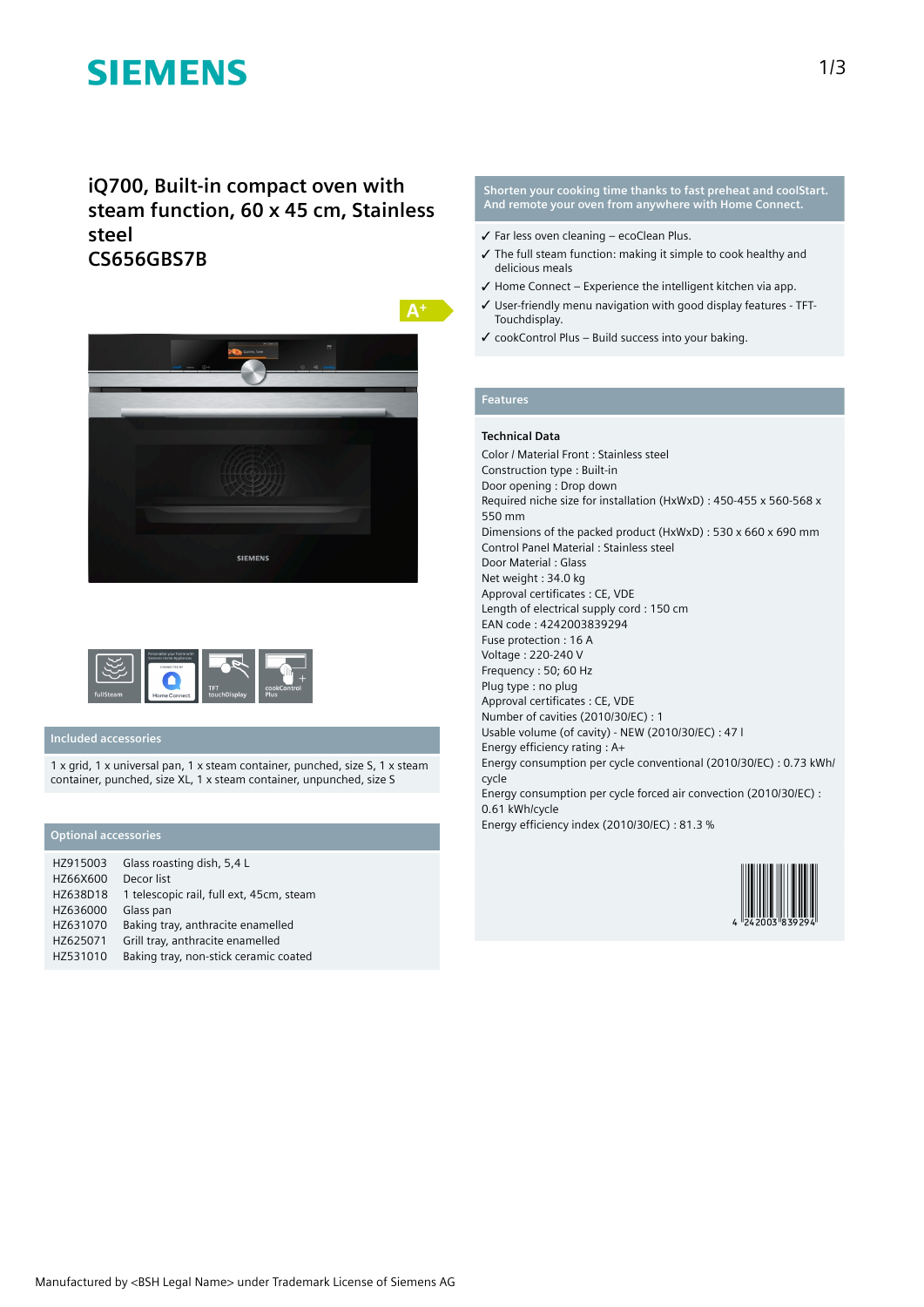# **SIEMENS**

# iQ700, Built-in compact oven with steam function, 60 x 45 cm, Stainless **s t e e l CS656GBS7B**

## **Features**

### **Design**

- 3.7" TFT touchDisplay
- Drop down oven door, softClose, softOpen
- 
- ●<br>● Cavity inner surface: enamel anthracite
- Stainless steel control dial
- We recommend you to choose complementary products within IQ700, in order to assure an optimal design combination of your Built-In appliances.
- Control panel lock
- Automatic safety switch off Residual heat indicator Start button Door contact switch
- Digital temperature display with proposal
- Actual temperature display Heating-up indicator
- WLAN Home connect enabled
- cookControl Plus
- $\bullet$  Electronic oven clock timer
- LED light, Light on/off when door opened/closed
- Tank empty indicator
- Integral cooling fan
- 3 shelf positions

#### **Cleaning**

- EcoClean Direct : ceiling, back panel, side liners
- ecoClean programme
- Full glass inner door

### **Programmes/functions**

- Compact steam oven with 13 main functions heating methods: 4D hot air, hotairGentle, conventional top & bottom heating, Conventional heat Gentle, hot air grilling, full width grill, half width grill, Pizza setting, coolStart, bottom heat, low temperature cooking, keep warm, plate warming
- Additional functions:
- Descaling programme
- Drying function autom. boiling point detection
- Fast preheat

### **A c c e s s o r i e s**

• 1 x steam container, punched, size S, 1 x steam container, punched, size XL, 1 x steam container, unpunched, size S, 1 x grid, 1 x universal pan

### Performance/technical information

- Energy efficiency rating (acc. EU Nr. 65/2014): A+
- $\bullet$  Energy consumption per cycle in conventional mode:0.73 kWh
- Energy consumption per cycle in fan-forced convection mode:0.61 kWh
- Number of cavities: Main cavity Heat source: electrical Cavity volume: 47 litre capacity
- Temperature range 30 °C 250 °C
- Location of water tank: Outside cavity
- 1 | Water tank capacity:
- Power cord length 150 cm Cable length
- Nominal voltage: 220 240 V
- Appliance dimension (hxwxd): 455 mm x 594 mm x 548 mm
- Please refer to the dimensions provided in the installation manual